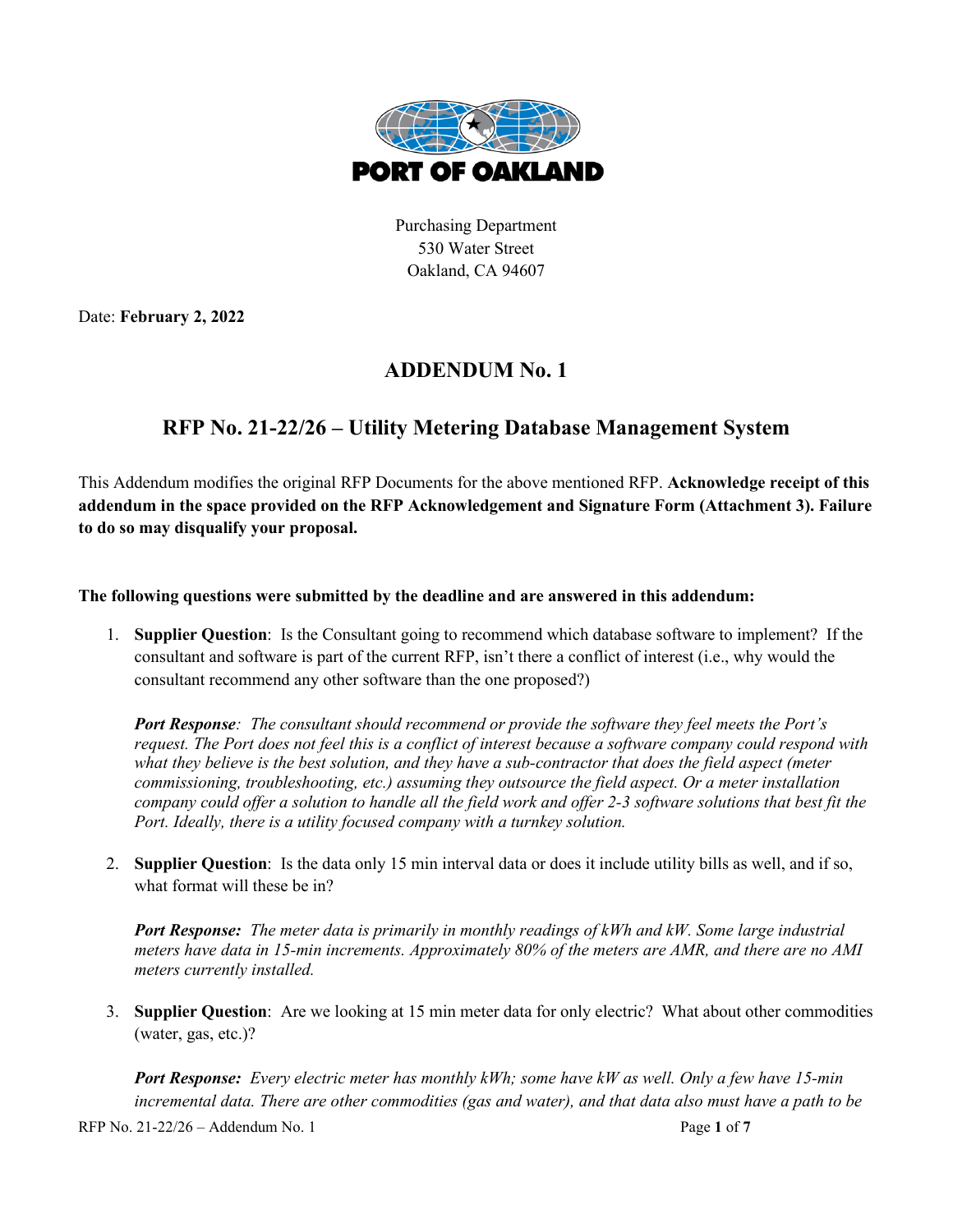*stored in a database as part of this request. None of the gas or water meters are AMR or AMI, they are all mechanical meters.*

4. **Supplier Question**: How "real-time" does the dashboard need to be? And how much historical data needs to be provided at 15 min levels?

*Port Response: The dashboard should be updated monthly and hold at least 2 years of usage data.*

5. **Supplier Question**: Does the dashboard need to comply with Port of Oakland colors and web site themes, if so, what are these?

*Port Response: No.*

*6.* **Supplier Question**: Is the data for the dashboard collected via external sources (e.g., meter radio-reading technology, AMI network, excel upload, handwritten, etc.)? OR is it gathered via the Port's utility data collection methodology? What is the Port's utility data collection methodology? Is there a list of vendors and models and how you read meter data from their servers?

*Port Response: Meter readings are collected by either radio-reading (AMR) or handwritten each month. That use data is stored in an existing system. There are no current vendor or model servers used.*

7. **Supplier Question**: What devices do you use to record handwritten meter data?

*Port Response: Pen and paper.*

8. **Supplier Question**: What AMI network does the Port use and how do you get meter data from it? Does it collect meter data in the Oracle database? Do you export meter data Excel files from the Oracle database?

*Port Response: Port does not use an AMI network. Meter data is not stored in an Oracle database. Meter files are not exported by Excel files from the Oracle database.*

*9.* **Supplier Question**: If the Port of Oakland is using a Smart Metering infrastructure, what vendor technology are you using?

*Port Response: Port does not currently have Smart Metering infrastructure.*

*10.* **Supplier Question**: Does the Port have smart meters, which are connected by a wired or wireless network to a central meter data collection device/server?

*Port Response: Port does not currently have a Smart Metering network.* 

*11.* **Supplier Question**: Does the Port settle meter data to SQMD quality, i.e., to CAISO grade?

*Port Response: Yes.*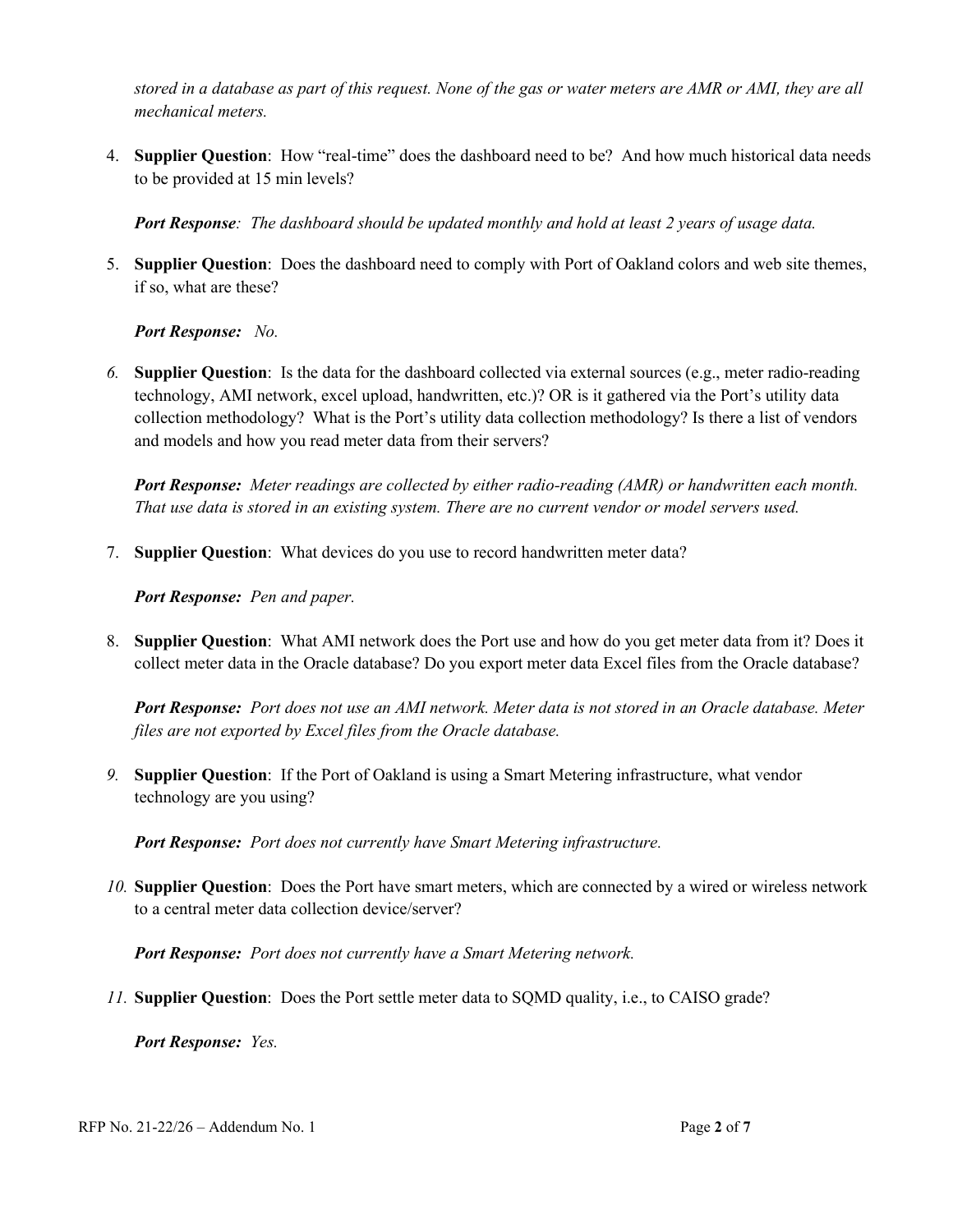12. **Supplier Question**: How does the Port convert monthly energy usage data from legacy meters to interval meter data: do you use (PG&E-others?) Dynamic Load Profiles, or you have your own Dynamic Load Profiles?

*Port Response: Port is its own publicly owned utility and its legacy meters are not capable of storing interval data. Port does not use PG&E meters. Port does have dynamic load profiles at specific points of common coupling, but not on most downstream meters used for billing. The primary focus of this proposal is the downstream meters used for billing.*

13. **Supplier Question**: Does the Port have any PG&E connected Meters? If so, how is the data obtained?

**Port Response:** Port does have a few PG&E accounts for specific services. Most meters, and all meters as *part of this request are not PG&E meters at all. However, for the few PG&E meters, it is collected through the PG&E database.*

14. **Supplier Question**: How many (or what percentage of) meters do you have which record and store interval meter data?

*Port Response: Less than 10 that are used for billing purposes.*

*15.* **Supplier Question**: Is there a budget for this project?

*Port Response: Yes.*

16. **Supplier Question**: Please provide the list of Tariffs or Rates the Port uses to bill clients and describe the logic behind calculating the bills for each tariff?

*Port Response: Our rates are posted online [\(https://www.portofoakland.com/business/port-utilities/\)](https://www.portofoakland.com/business/port-utilities/). Rates are set by calculating actual costs (energy, transmission, distribution, labor, etc.), and setting a rate to meet that cost of service.*

*17.* **Supplier Question**: Please provide sample input files with interval meter data for every format you use (files can be Excel, CSV, XML, JSON, EDI)? Would the Port accept Excel/CSV file formats to input interval meter data?

*Port Response: Port does not have a sample input file. Port would accept an Excel/CSV file, but a method to obtain that data would need to be provided.*

18. **Supplier Question**: Does the scope include the procurement of new meters capable of communicating with a network of some type or a logging system with 15-minute intervals, deployment of meters, and management of communication infrastructure?

*Port Response: No, the scope of this request does not include the cost of providing new meters. It does request a solution to field commission meters once installed by others. However, a full turnkey solution including installing meters would not be rejected. If the solution presented requires management of communication infrastructure, Port would expect that is explained in the submission to the request.*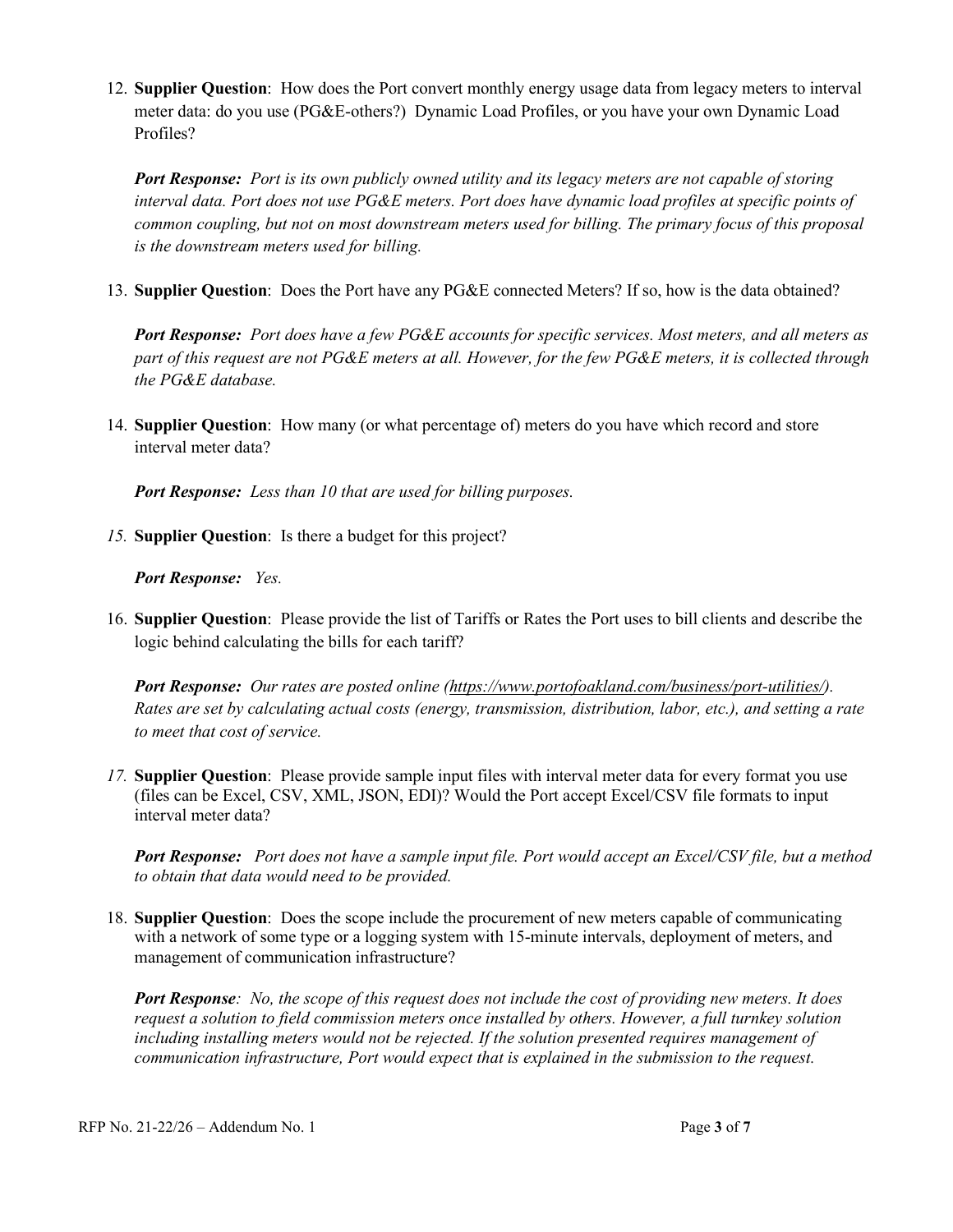19. **Supplier Question**: If yes to question above, can you provide the initial or desired specification for meter requirements?

*Port Response: Some questions above are answered with "no", but there is no current specification for meters. New meter specifications are set up case-by-case.*

20. **Supplier Question**: What does the Port mean by "Automated entry"? Does it mean to have software functions which read "Utility" site/server and download EDI files with meter data (e.g., PG&E EDI files)?

*Port Response: "Automated entry" means the Port is hoping a solution can be offered to acquire meter data (use) and store it in a database for future or current analysis in some sort of automated way at least monthly. If respondent believes mimicking PG&E's EDI solution is best, they should present that, but Port staff does not know enough about PG&E's EDI system to answer in detail about another utilities solution.*

21. **Supplier Question**: If new meters and associate communication are not to be deployed, does the software have the requirement to manage meters at some point in the future? We understand that the many meters are manually read today, do you have a vision or timeline for 15-minute internal data? Please describe how data is or will be manually collected? If data collection is performed by another system, please describe it and its integration with the Utility Metering Database Management System (UMDMS).

*Port Response: Port hopes that a respondent to this request offers a solution to help acquire, store, and utilize meter data. For example, if there is a meter today that is only read by hand, and a more efficient solution is recommended, then Port hopes to find a company via this request that will recommend the meter type to be installed (can be done by Port), then they will commission the meter to correctly function, then offer a solution to store the interval data in a cloud based system, and be accessible by Port staff. That database should be maintained by non-Port staff.*

- 22. **Supplier Question**: Please provide additional detail regarding additional line-sensing:
	- Will the Port of Oakland provide all equipment?
	- Will these devices communicate directly with the UMDMS?
	- How many do you anticipate deploying?

*Port Response: Yes, Port will provide the equipment recommended. Yes, the devices should communicate with the future database. It is not known exactly how many line-sensors will be deployed, but assuming at least 20 locations (different 3 phase circuits) is sensible.*

23. **Supplier Question**: "Provide staff to analyze existing billing system, install software, maintain, and update the software for three (3) years". In this statement, is the requirement to also install and manage the billing system?

*Port Response: The billing system does not have to be managed as part of this request. The system or upload sheet that takes meter data and sends it to the billing system should be managed by non-Port staff for 3-years.*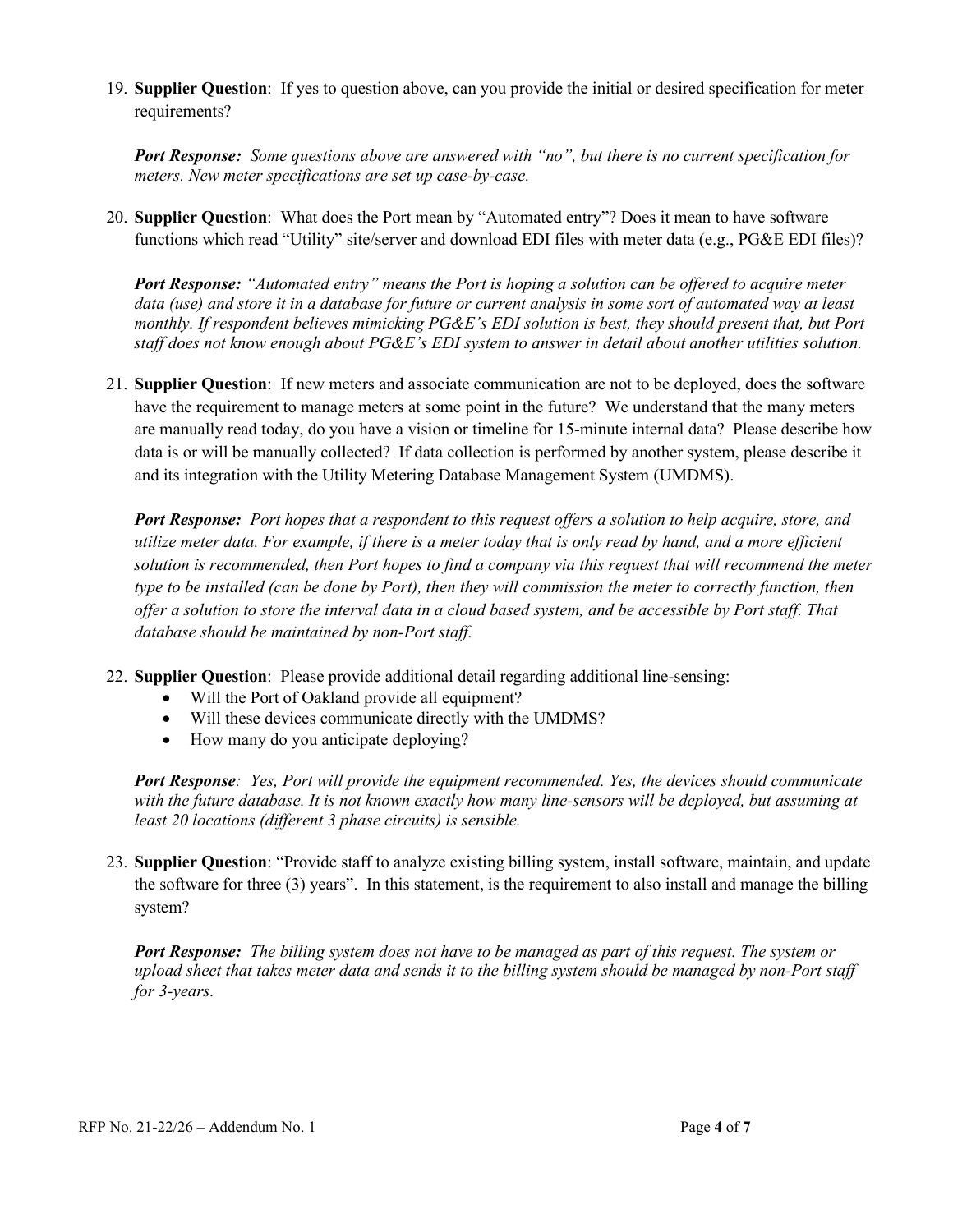24. **Supplier Question**: In Scope of Services, section B Software Requirements, item 1 indicates: 1. Process utility data via automated entry of utility invoices facilitated directly through the utility supplier, or proposer where possible.

What are the sources of data in the Port's environment? Please provide software, retrieval mechanism (Login, auto download, ftp, manual data entry).

*Port Response: The current sources are mostly pen and paper, but some are saved in an Excel type of system. Generally speaking, it is a manual method today.*

25. **Supplier Question**: In Scope of Services, section B Software Requirements, items 4 and 5, what other collection methodology does the Port have besides those listed in item 4 and 5? Can we get an approximate number of meters and frequency of collection?

*Port Response: There are approximately 1,500 meters where data is collected manually each month.* 

26. **Supplier Question**: What data export format is expected or required for billing software import?

*Port Response: Port is open to solutions, but a basic Excel csv file is acceptable if properly organized.*

27. **Supplier Question**: Are Port of Oakland customers going to receive an Invoice from the new software application?

*Port Response: No*

28. **Supplier Question**: Does the SLA requirements in Appendix A-2 refer only to the cloud-based services or is this for the entire system, including any line sensors or other physical devices such as meters?

*Port Response: It must include meters, but line sensors and other physical devices is preferable for simple analysis when needed.*

29. **Supplier Question**: Are the SLA penalties per-error – for example, multiple late responses on a single Level 1 error would result in a single penalty of 5%?

*Port Response: Attachment 11, Appendix A-2 "Service Level Agreement" describes and outlines the Port's expectations of targeted system quality, SLA penalties, Error Resolutions and Definitions.*

30. **Supplier Question**: Are there any additional requirements not mentioned in the SLA for system backups and disaster recovery?

*Port Response: Not that we know of.*

31. **Supplier Question**: What is the implementation timeline and what is the support timeline?

*Port Response: Port expects the entire solution to be operational and well-functioning within 3 years. That could mean all is installed and running in year-1, then troubleshooting in year-2, and minimal monitoring in year-3 or some sort of combination. If a responder has a solution that is all functioning within 1 year that would be ideal, but not expected to be realistic.*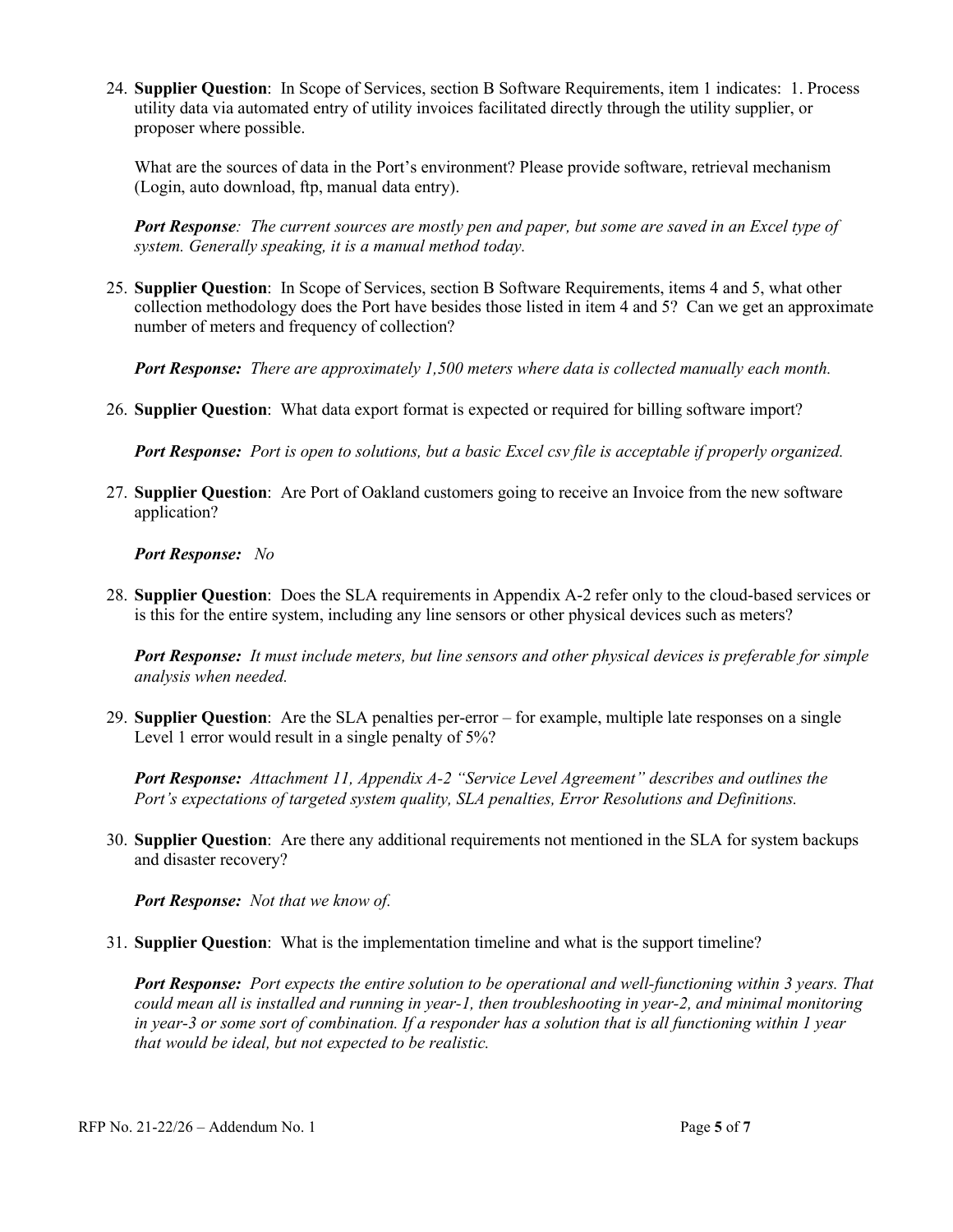32. **Supplier Question**: Regarding inclusion of cloud-based system logs (P. 8 B. Software Requirements) That implies an on-site management system. We wanted to confirm that this was only required for on-premise software?

*Port Response: The Port is this RFP is looking for a cloud-based system with minimal on-site management.*

33. **Supplier Question**: Under Scope of Services, section B Software Requirements, item 6, the RFP states: "Software type must be cloud based. The Port will require a guaranteed level of hosting service: The Services shall operate with sufficient uptime and be adequately maintained, as further described in the Service Level Agreement attached to the Standard Professional Services Agreement (Attachment 11)."

One would assume that this requirement applies only during the planned three-year term of the contract. Is this correct?

*Port Response: Yes. After year 3 (or sooner if applicable), a solution to continue the service will be needed but not part of this request.*

*34.* **Supplier Question**: Please explain the requirement in Scope of Services, section C. Consulting Requirements, first bullet point: *"It must be capable of separating dual commodities from an imported single dataset into separate meters/accounts"*

What types of dual commodities are you referring to? Please provide samples.

*Port Response: Electric meters can have kW and kWh, but the same user of that meter could also have a gas and water meter.*

*35.* **Supplier Question**: Please explain the requirement in Scope of Services, section C. Consulting Requirements, second bullet point: *"Provide staff to create a billing interface to communicate the energy use to an Oracle input file from a variety of meter types"*

Does the Port mean to import meter data from Oracle database, or to export meter data to Oracle database, or to export meter data to a file which will be used as input for Oracle database? What is the exact format of this file? Please provide a sample.

*Port Response: Port means to take the meter information and export it to the Port's Oracle database used for billing. The file can be in an Oracle approved format, but even a csv file can be made to work.*

*36.* **Supplier Question**: Please explain the requirement in Scope of Services, section C. Consulting Requirements, sixth bullet point: *"Be capable of field commissioning line sensor or other non-meter tracking solutions into the software."*

What is the use case and the commodity (or commodities) envisioned for this requirement?

*Port Response: Meters, line sensors, and other common infrastructure require field commissioning to make them properly function and communicate with the Port systems, including the potential ones in this request. Port expects the responders to this request have the ability or solution to commission each piece of that equipment including in the field at the time of, or after deployment.*